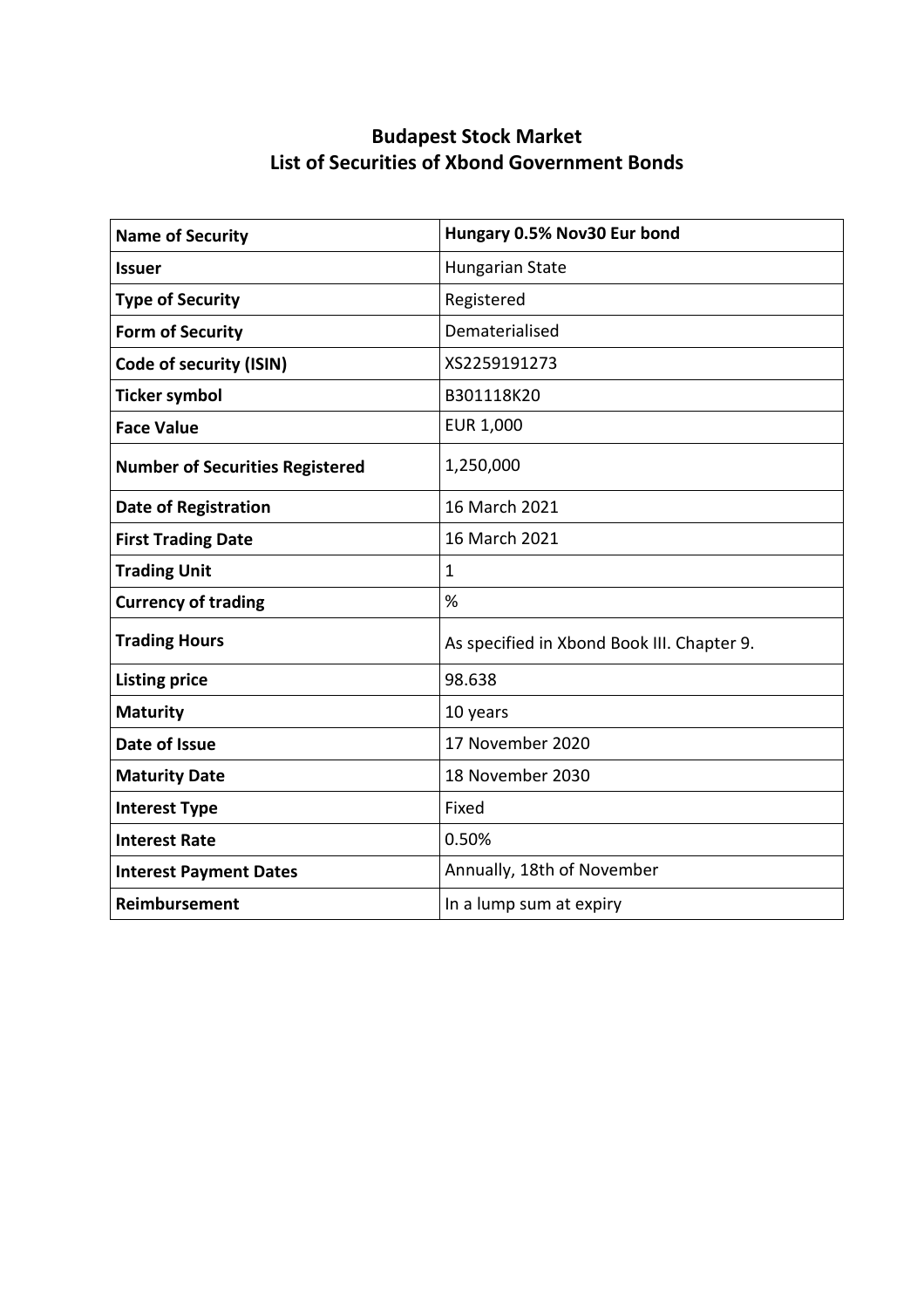| <b>Name of Security</b>                | Hungary 1.125% Apr26 Eur bond              |
|----------------------------------------|--------------------------------------------|
| <b>Issuer</b>                          | <b>Hungarian State</b>                     |
| <b>Type of Security</b>                | Registered                                 |
| <b>Form of Security</b>                | Dematerialised                             |
| Code of security (ISIN)                | XS2161992198                               |
| <b>Ticker symbol</b>                   | B260428K20                                 |
| <b>Face Value</b>                      | EUR 1,000                                  |
| <b>Number of Securities Registered</b> | 1,000,000                                  |
| <b>Date of Registration</b>            | 16 March 2021                              |
| <b>First Trading Date</b>              | 16 March 2021                              |
| <b>Trading Unit</b>                    | $\mathbf{1}$                               |
| <b>Currency of trading</b>             | %                                          |
| <b>Trading Hours</b>                   | As specified in Xbond Book III, Chapter 9. |
| <b>Listing price</b>                   | 99.116                                     |
| <b>Maturity</b>                        | 6 years                                    |
| Date of Issue                          | 28 April 2020                              |
| <b>Maturity Date</b>                   | 28 April 2026                              |
| <b>Interest Type</b>                   | Fixed                                      |
| <b>Interest Rate</b>                   | 1.125%                                     |
| <b>Interest Payment Dates</b>          | Annually, 28th of April                    |
| <b>Reimbursement</b>                   | In a lump sum at expiry                    |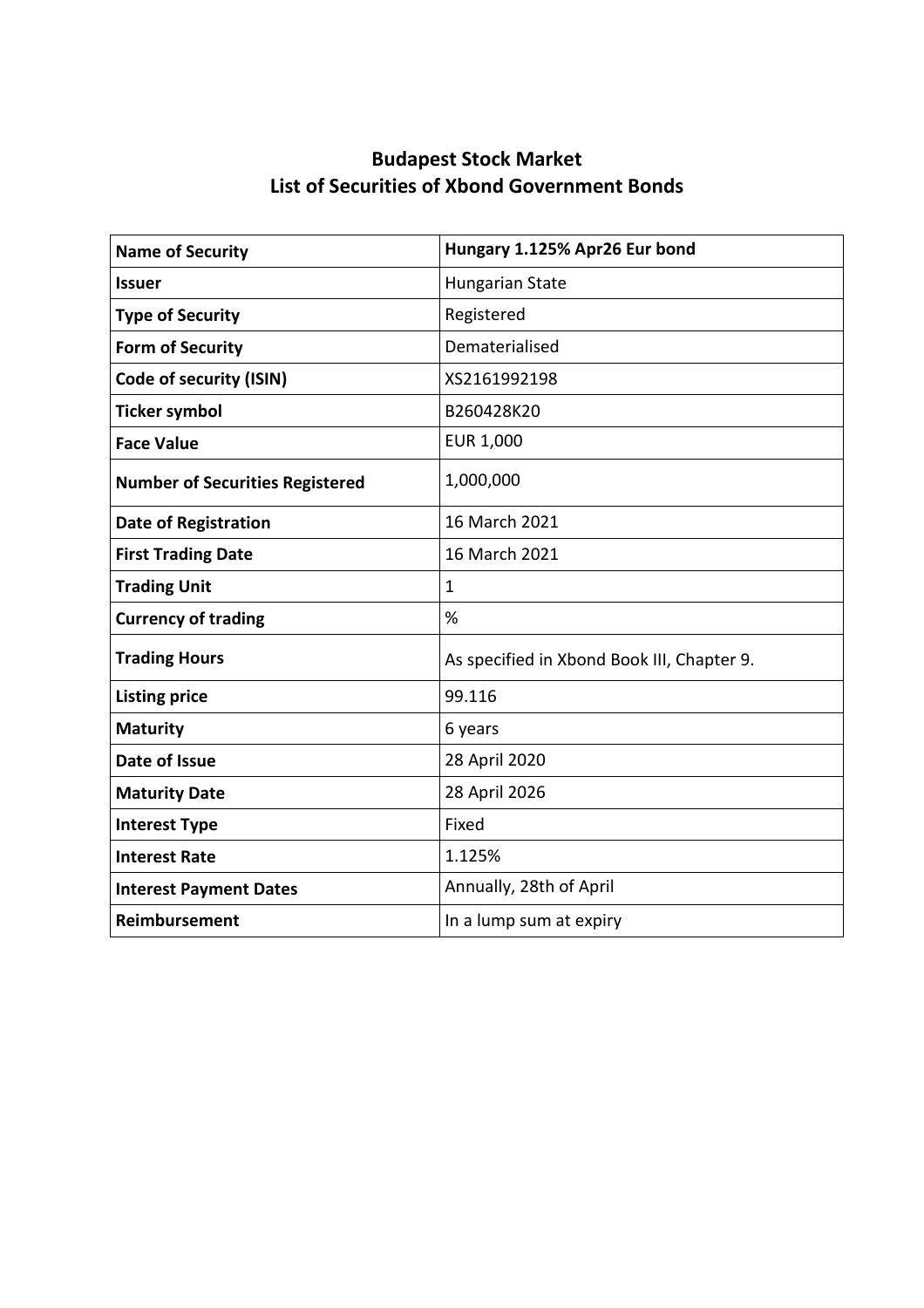| <b>Name of Security</b>                | Hungary 1.25% Oct25 Eur bond               |
|----------------------------------------|--------------------------------------------|
| <b>Issuer</b>                          | <b>Hungarian State</b>                     |
| <b>Type of Security</b>                | Registered                                 |
| <b>Form of Security</b>                | Dematerialised                             |
| Code of security (ISIN)                | XS1887498282                               |
| <b>Ticker symbol</b>                   | B251022K18                                 |
| <b>Face Value</b>                      | EUR 1,000                                  |
| <b>Number of Securities Registered</b> | 1,000,000                                  |
| <b>Date of Registration</b>            | 16 March 2021                              |
| <b>First Trading Date</b>              | 16 March 2021                              |
| <b>Trading Unit</b>                    | $\mathbf{1}$                               |
| <b>Currency of trading</b>             | %                                          |
| <b>Trading Hours</b>                   | As specified in Xbond Book III, Chapter 9. |
| <b>Listing price</b>                   | 98.621                                     |
| <b>Maturity</b>                        | 7 years                                    |
| Date of Issue                          | 02 October 2018                            |
| <b>Maturity Date</b>                   | 22 October 2025                            |
| <b>Interest Type</b>                   | Fixed                                      |
| <b>Interest Rate</b>                   | 1.25%                                      |
| <b>Interest Payment Dates</b>          | Annually, 22nd of October                  |
| <b>Reimbursement</b>                   | In a lump sum at expiry                    |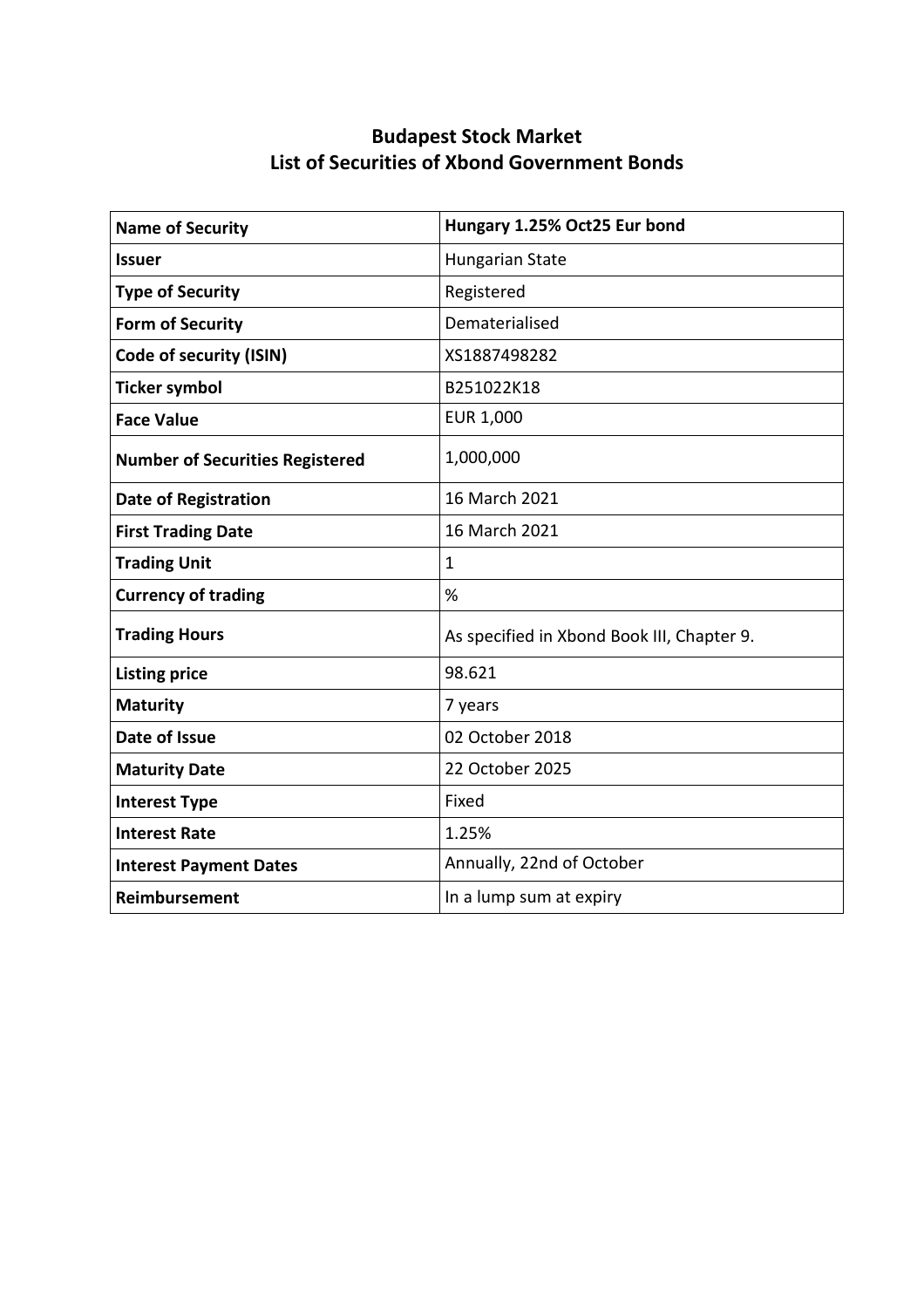| <b>Name of Security</b>                | Hungary 1.5% Nov50 Eur bond                |
|----------------------------------------|--------------------------------------------|
| <b>Issuer</b>                          | <b>Hungarian State</b>                     |
| <b>Type of Security</b>                | Registered                                 |
| <b>Form of Security</b>                | Dematerialised                             |
| Code of security (ISIN)                | XS2259191430                               |
| <b>Ticker symbol</b>                   | B501117K20                                 |
| <b>Face Value</b>                      | EUR 1,000                                  |
| <b>Number of Securities Registered</b> | 1,250,000                                  |
| <b>Date of Registration</b>            | 16 March 2021                              |
| <b>First Trading Date</b>              | 16 March 2021                              |
| <b>Trading Unit</b>                    | $\mathbf{1}$                               |
| <b>Currency of trading</b>             | %                                          |
| <b>Trading Hours</b>                   | As specified in Xbond Book III, Chapter 9. |
| <b>Listing price</b>                   | 96.358                                     |
| <b>Maturity</b>                        | 30 years                                   |
| Date of Issue                          | 17 November 2020                           |
| <b>Maturity Date</b>                   | 17 November 2050                           |
| <b>Interest Type</b>                   | Fixed                                      |
| <b>Interest Rate</b>                   | 1.50%                                      |
| <b>Interest Payment Dates</b>          | Annually, 17th of November                 |
| <b>Reimbursement</b>                   | In a lump sum at expiry                    |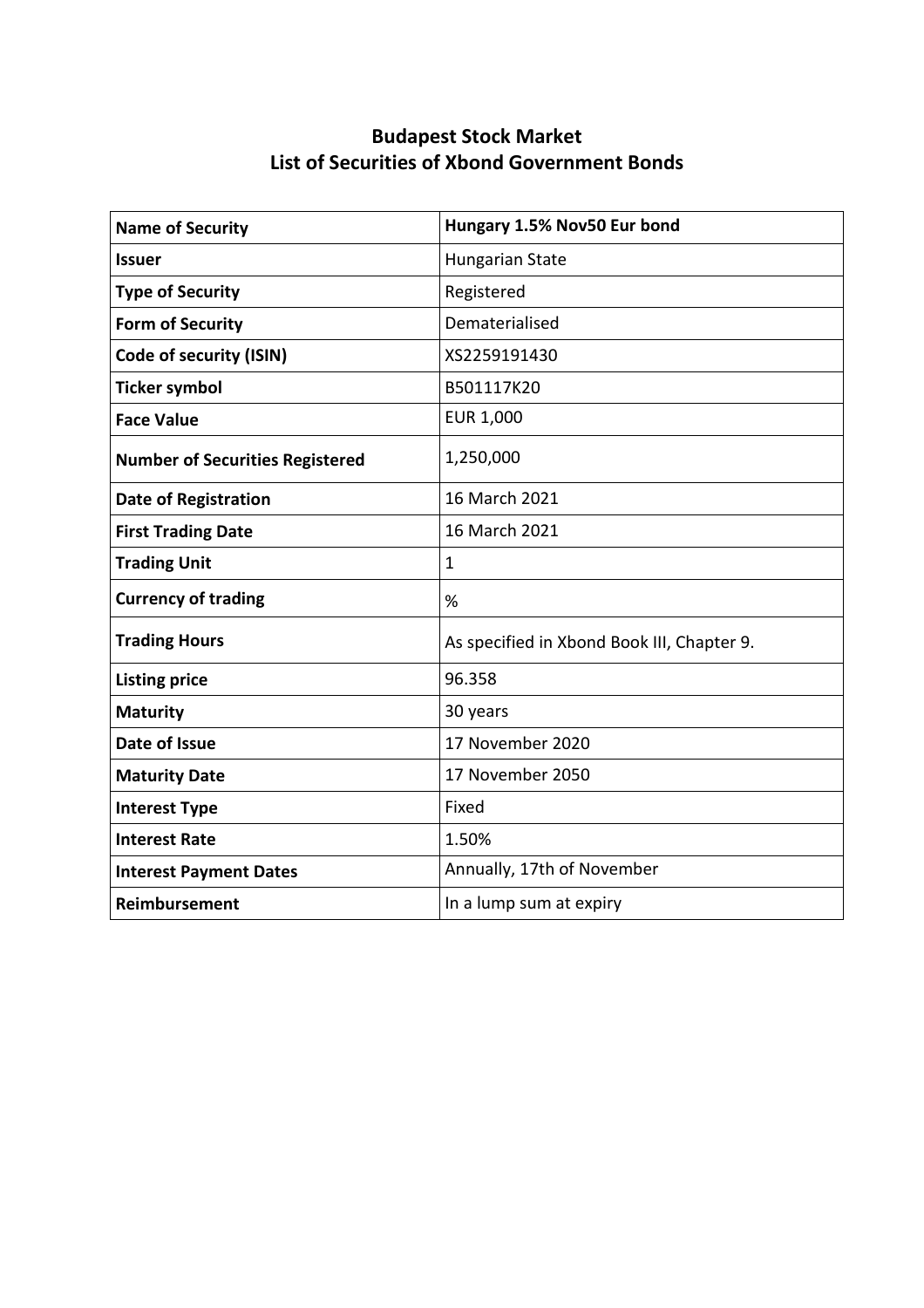| <b>Name of Security</b>                | Hungary 1.625% Apr32 Eur bond              |
|----------------------------------------|--------------------------------------------|
| <b>Issuer</b>                          | <b>Hungarian State</b>                     |
| <b>Type of Security</b>                | Registered                                 |
| <b>Form of Security</b>                | Dematerialised                             |
| Code of security (ISIN)                | XS2161992511                               |
| <b>Ticker symbol</b>                   | B320428K20                                 |
| <b>Face Value</b>                      | EUR 1,000                                  |
| <b>Number of Securities Registered</b> | 1,000,000                                  |
| <b>Date of Registration</b>            | 16 March 2021                              |
| <b>First Trading Date</b>              | 16 March 2021                              |
| <b>Trading Unit</b>                    | $\mathbf{1}$                               |
| <b>Currency of trading</b>             | %                                          |
| <b>Trading Hours</b>                   | As specified in Xbond Book III, Chapter 9. |
| <b>Listing price</b>                   | 97.757                                     |
| <b>Maturity</b>                        | 12 years                                   |
| Date of Issue                          | 28 April 2020                              |
| <b>Maturity Date</b>                   | 28 April 2032                              |
| <b>Interest Type</b>                   | Fixed                                      |
| <b>Interest Rate</b>                   | 1.625%                                     |
| <b>Interest Payment Dates</b>          | Annually, 28th of April                    |
| <b>Reimbursement</b>                   | In a lump sum at expiry                    |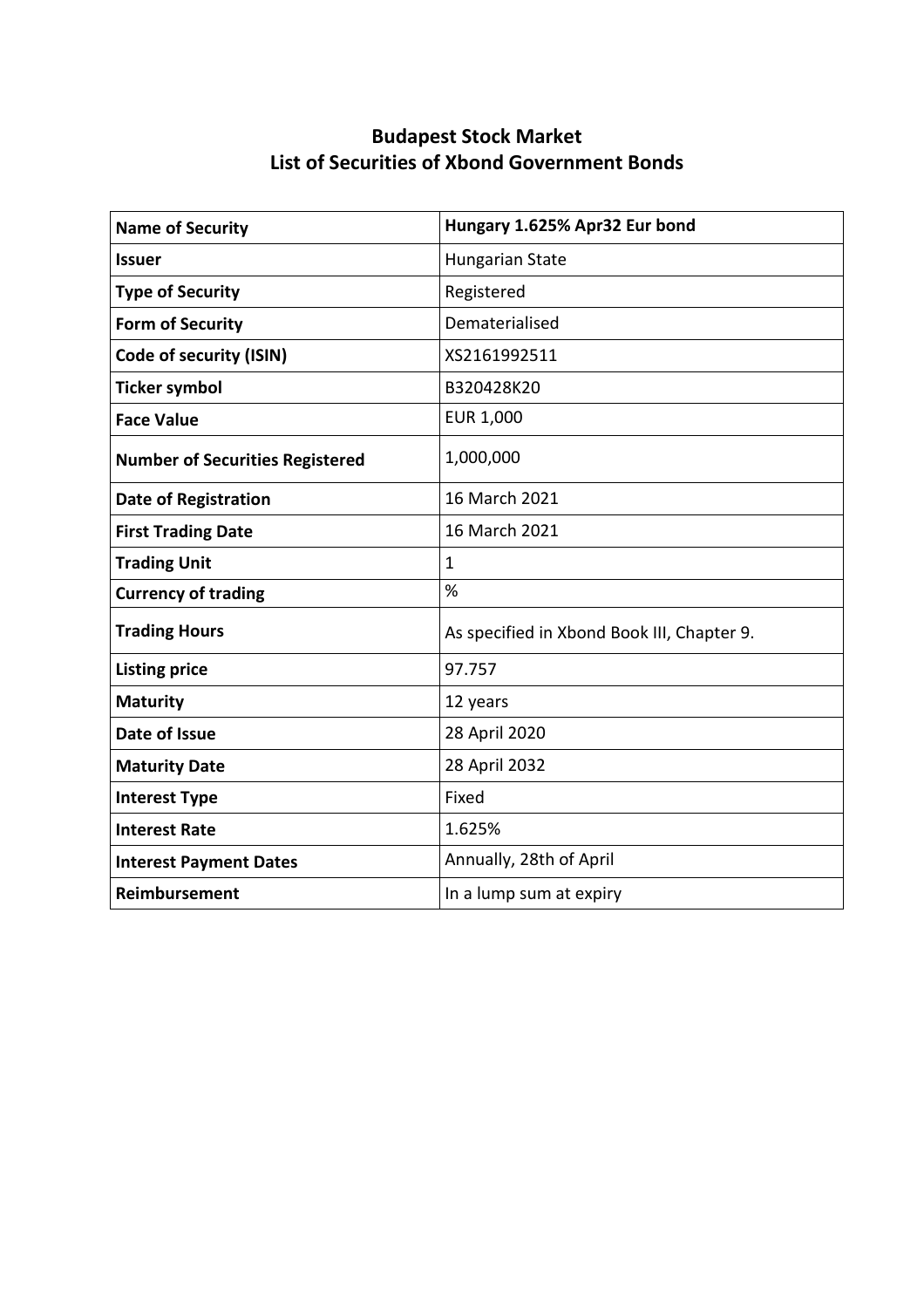| <b>Name of Security</b>                | Hungary 1.75% GRN Jun35 Eur bond           |
|----------------------------------------|--------------------------------------------|
| <b>Issuer</b>                          | <b>Hungarian State</b>                     |
| <b>Type of Security</b>                | Registered                                 |
| <b>Form of Security</b>                | Dematerialised                             |
| Code of security (ISIN)                | XS2181689659                               |
| <b>Ticker symbol</b>                   | B350605K20                                 |
| <b>Face Value</b>                      | EUR 1,000                                  |
| <b>Number of Securities Registered</b> | 1,500,000                                  |
| <b>Date of Registration</b>            | 16 March 2021                              |
| <b>First Trading Date</b>              | 16 March 2021                              |
| <b>Trading Unit</b>                    | $\mathbf{1}$                               |
| <b>Currency of trading</b>             | %                                          |
| <b>Trading Hours</b>                   | As specified in Xbond Book III, Chapter 9. |
| <b>Listing price</b>                   | 97.332                                     |
| <b>Maturity</b>                        | 15 years                                   |
| Date of Issue                          | 05 June 2020                               |
| <b>Maturity Date</b>                   | 05 June 2035                               |
| <b>Interest Type</b>                   | Fixed                                      |
| <b>Interest Rate</b>                   | 1.75%                                      |
| <b>Interest Payment Dates</b>          | Annually, 5th of June                      |
| <b>Reimbursement</b>                   | In a lump sum at expiry                    |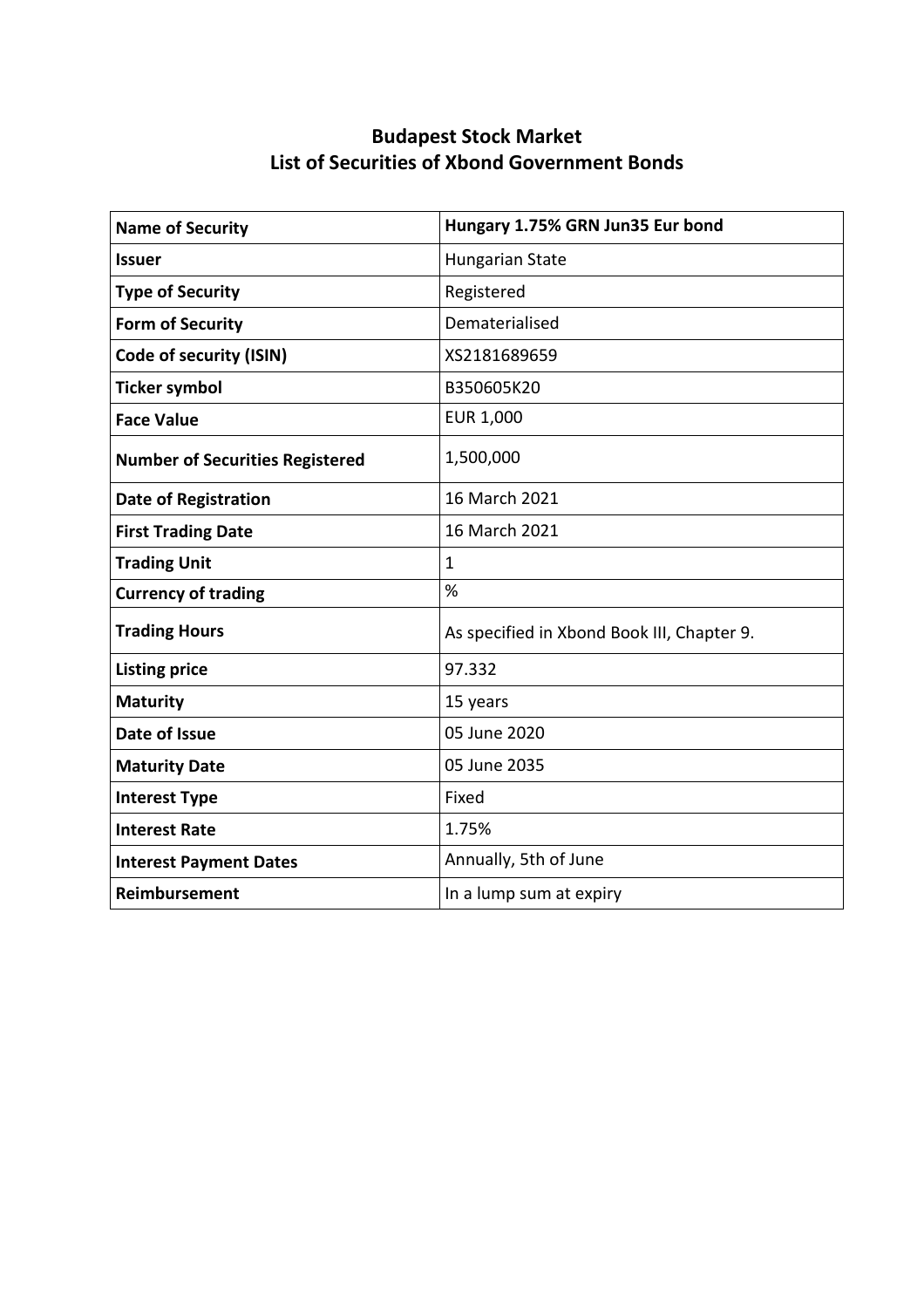| <b>Name of Security</b>                | Hungary 1.75% Oct27 Eur bond               |
|----------------------------------------|--------------------------------------------|
| <b>Issuer</b>                          | <b>Hungarian State</b>                     |
| <b>Type of Security</b>                | Registered                                 |
| <b>Form of Security</b>                | Dematerialised                             |
| Code of security (ISIN)                | XS1696445516                               |
| <b>Ticker symbol</b>                   | B271010K17                                 |
| <b>Face Value</b>                      | EUR 1,000                                  |
| <b>Number of Securities Registered</b> | 1,000,000                                  |
| <b>Date of Registration</b>            | 16 March 2021                              |
| <b>First Trading Date</b>              | 16 March 2021                              |
| <b>Trading Unit</b>                    | $\mathbf{1}$                               |
| <b>Currency of trading</b>             | %                                          |
| <b>Trading Hours</b>                   | As specified in Xbond Book III, Chapter 9. |
| <b>Listing price</b>                   | 98.592                                     |
| <b>Maturity</b>                        | 10 years                                   |
| Date of Issue                          | 10 October 2017                            |
| <b>Maturity Date</b>                   | 10 October 2027                            |
| <b>Interest Type</b>                   | Fixed                                      |
| <b>Interest Rate</b>                   | 1.75%                                      |
| <b>Interest Payment Dates</b>          | Annually, 10th of October                  |
| <b>Reimbursement</b>                   | In a lump sum at expiry                    |